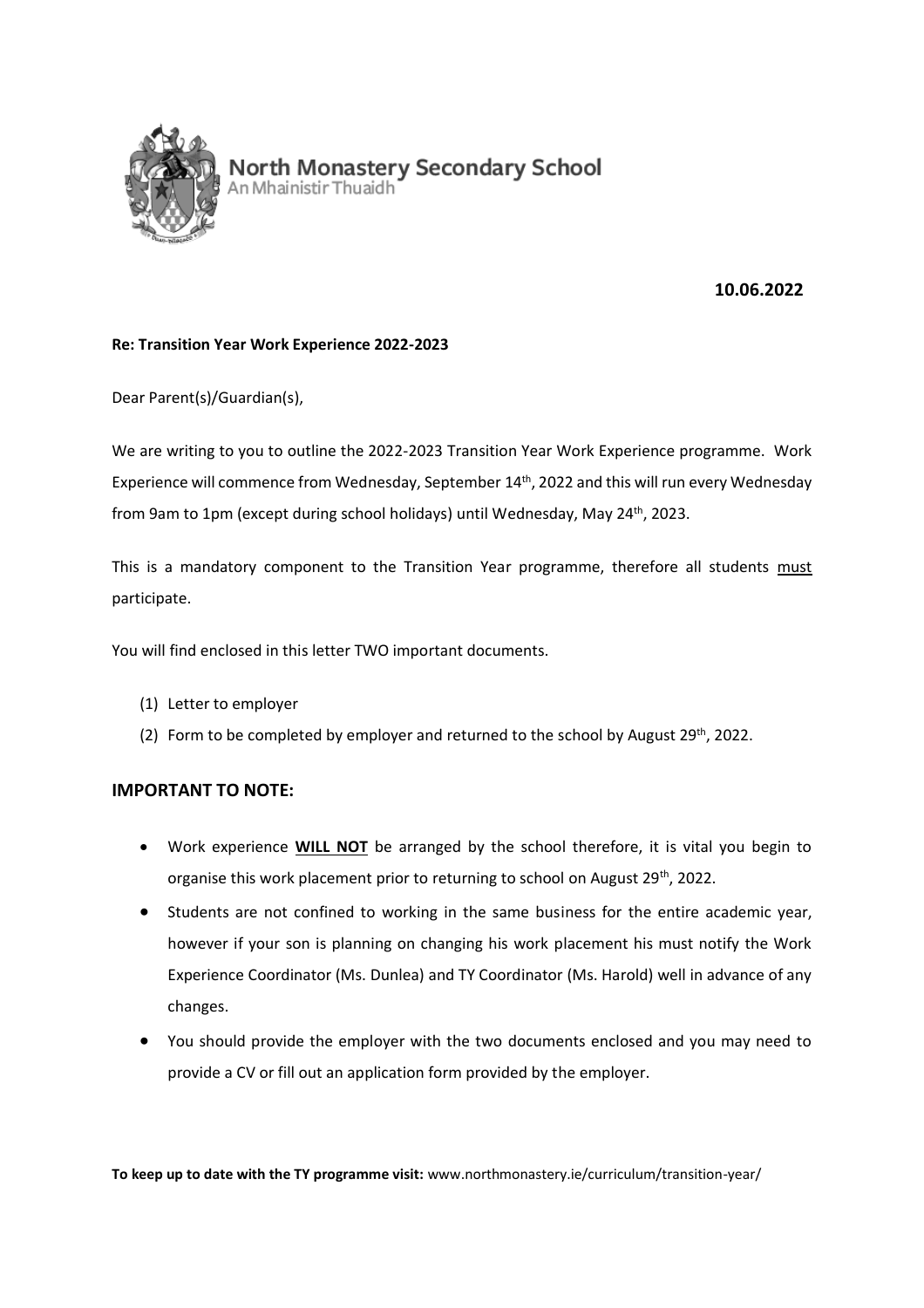Work Placement 2022-2023 **Letter to the employer** 



North Monastery Secondary School An Mhainistir Thuaidh

**RE: Transition Year Work Experience 2022-2023**

Name of Student: \_\_\_\_\_\_\_\_\_\_\_\_\_\_\_\_\_\_\_\_\_\_\_\_\_\_\_\_\_\_\_\_\_

To Employer,

I

The above-named student has parental and school permission to go job searching to take up work experience during the 2022-2023 academic year. We would be grateful if you would consider our student to undertake their work placement within your organisation. Work Experience will take place every Wednesday from 9am to 1pm.

Ideally, this work placement should take place over the course of the 2022-2023 academic year (scheduled to begin from September  $14<sup>th</sup>$ , 2022 to May 24<sup>th</sup>, 2023). However, if your company cannot accommodate for the full academic year we would be grateful if you could accommodate our student for Phase 1 of our work placement programme beginning on Wednesday September 14<sup>th</sup> 2022 to Wednesday October 26<sup>th</sup>, 2022 with Phase 2 commencing from Wednesday, November 2<sup>nd</sup>, 2022.

**The work experience programme is covered by school insurance, but does not operate unless the company or workplace has its own cover.**

*The student may not engage in demolition and some types of building work operate machinery, work at height or any activities considered a hazard for this age group. Outside of the dates listed above, any work is by arrangement of the student, their parent(s)/guardian(s) and the employer.* 

**A copy of the school's work experience insurance policy is available on request. We would like to thank you for engaging with this programme.** 

You can find more information about our TY Work Experience programme at www.northmonastery.ie/curriculum/transition-year/work/

\_\_\_\_\_\_\_\_\_\_\_\_\_\_\_\_\_\_\_\_\_\_\_\_\_\_ \_\_\_\_\_\_\_\_\_\_\_\_\_\_\_\_\_\_\_\_\_\_\_\_\_\_

Yours sincerely,

Claire Dunlea Lisa Harold **Work Experience Coordinator TY Coordinator**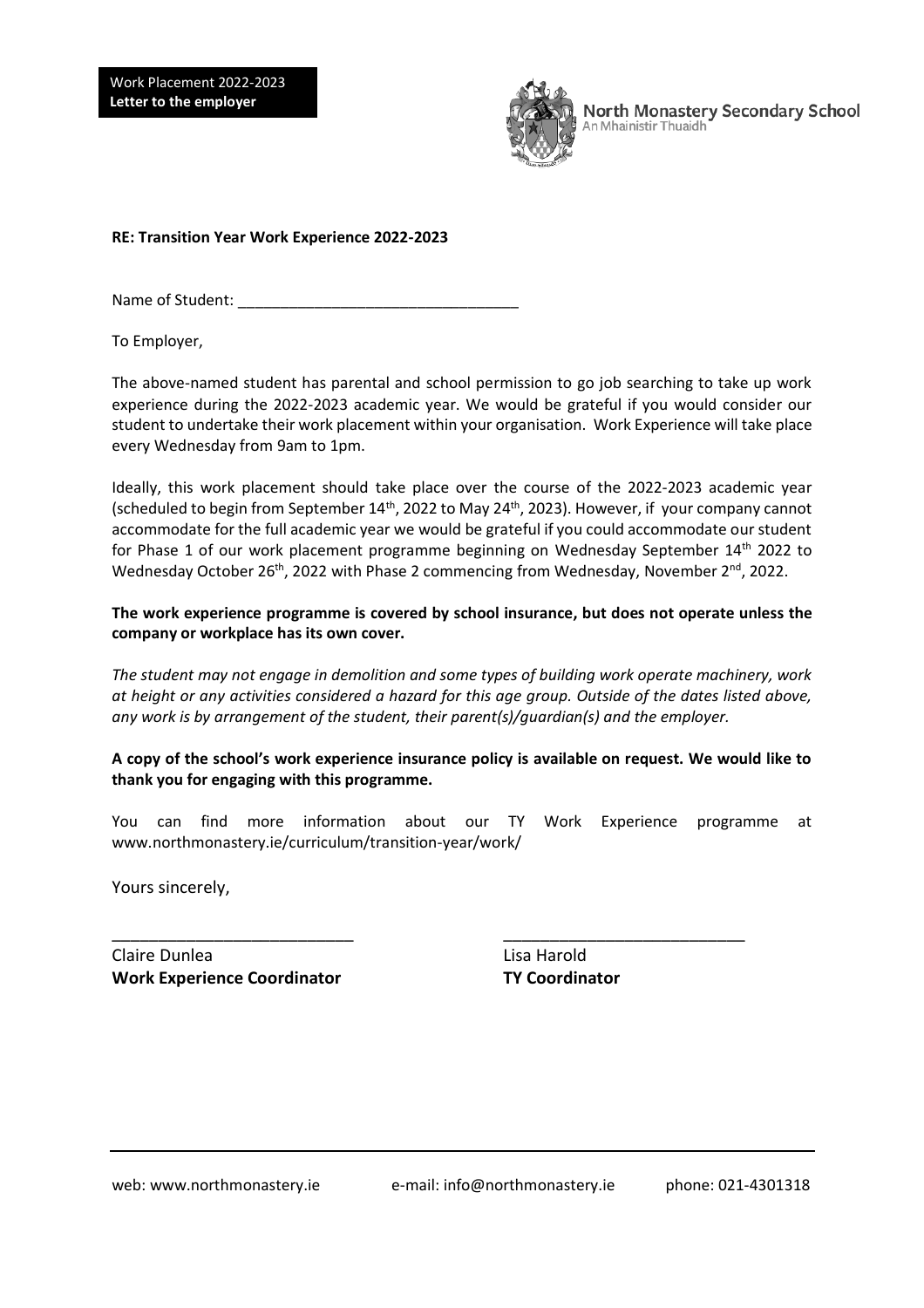

**Work Experience Programme 2022-2023**

Every Wednesday from 9am to 1pm

# TO BE COMPLETED BY EMPLOYER AND RETURNED TO THE SCHOOL BY AUGUST 29TH 2022

Please **identify clearly** which programme your company is willing to particpate in. Please tick [√] appropriately.

- **Phase 1:** September  $14<sup>th</sup>$  2022 to October 26<sup>th</sup> 2022  $\Box$
- Phase 1 to 4: September  $14^{\text{th}}$  2022 to May 24<sup>th</sup> 2023  $\Box$

| Name of student:                        |                        |
|-----------------------------------------|------------------------|
| Name of supervisor/manager:             | <b>Contact Number:</b> |
| <b>Name and address</b><br>of employer: |                        |
|                                         | E-mail:                |
|                                         |                        |
|                                         | Website:               |
|                                         |                        |

\_\_\_\_\_\_\_\_\_\_\_\_\_\_\_\_\_\_\_\_\_\_\_\_\_\_\_\_\_\_\_\_\_\_\_\_\_\_\_\_\_\_\_\_\_\_\_\_\_\_\_\_\_\_\_\_\_\_\_\_\_\_\_\_\_\_\_\_\_\_\_\_\_\_\_\_\_\_\_\_\_\_\_\_\_\_\_\_\_\_ \_\_\_\_\_\_\_\_\_\_\_\_\_\_\_\_\_\_\_\_\_\_\_\_\_\_\_\_\_\_\_\_\_\_\_\_\_\_\_\_\_\_\_\_\_\_\_\_\_\_\_\_\_\_\_\_\_\_\_\_\_\_\_\_\_\_\_\_\_\_\_\_\_\_\_\_\_\_\_\_\_\_\_\_\_\_\_\_\_\_ \_\_\_\_\_\_\_\_\_\_\_\_\_\_\_\_\_\_\_\_\_\_\_\_\_\_\_\_\_\_\_\_\_\_\_\_\_\_\_\_\_\_\_\_\_\_\_\_\_\_\_\_\_\_\_\_\_\_\_\_\_\_\_\_\_\_\_\_\_\_\_\_\_\_\_\_\_\_\_\_\_\_\_\_\_\_\_\_\_\_ \_\_\_\_\_\_\_\_\_\_\_\_\_\_\_\_\_\_\_\_\_\_\_\_\_\_\_\_\_\_\_\_\_\_\_\_\_\_\_\_\_\_\_\_\_\_\_\_\_\_\_\_\_\_\_\_\_\_\_\_\_\_\_\_\_\_\_\_\_\_\_\_\_\_\_\_\_\_\_\_\_\_\_\_\_\_\_\_\_\_ \_\_\_\_\_\_\_\_\_\_\_\_\_\_\_\_\_\_\_\_\_\_\_\_\_\_\_\_\_\_\_\_\_\_\_\_\_\_\_\_\_\_\_\_\_\_\_\_\_\_\_\_\_\_\_\_\_\_\_\_\_\_\_\_\_\_\_\_\_\_\_\_\_\_\_\_\_\_\_\_\_\_\_\_\_\_\_\_\_\_ \_\_\_\_\_\_\_\_\_\_\_\_\_\_\_\_\_\_\_\_\_\_\_\_\_\_\_\_\_\_\_\_\_\_\_\_\_\_\_\_\_\_\_\_\_\_\_\_\_\_\_\_\_\_\_\_\_\_\_\_\_\_\_\_\_\_\_\_\_\_\_\_\_\_\_\_\_\_\_\_\_\_\_\_\_\_\_\_\_\_

### **Brief description of work to be undertaken:**

| <b>Signature of student:</b> |  |
|------------------------------|--|
|------------------------------|--|

**Signature of employer: \_\_\_\_\_\_\_\_\_\_\_\_\_\_\_\_\_\_\_\_\_\_\_\_\_\_\_\_\_\_\_\_\_\_\_\_\_**

**A copy of the school's work experience insurance is available to the employer on request.**